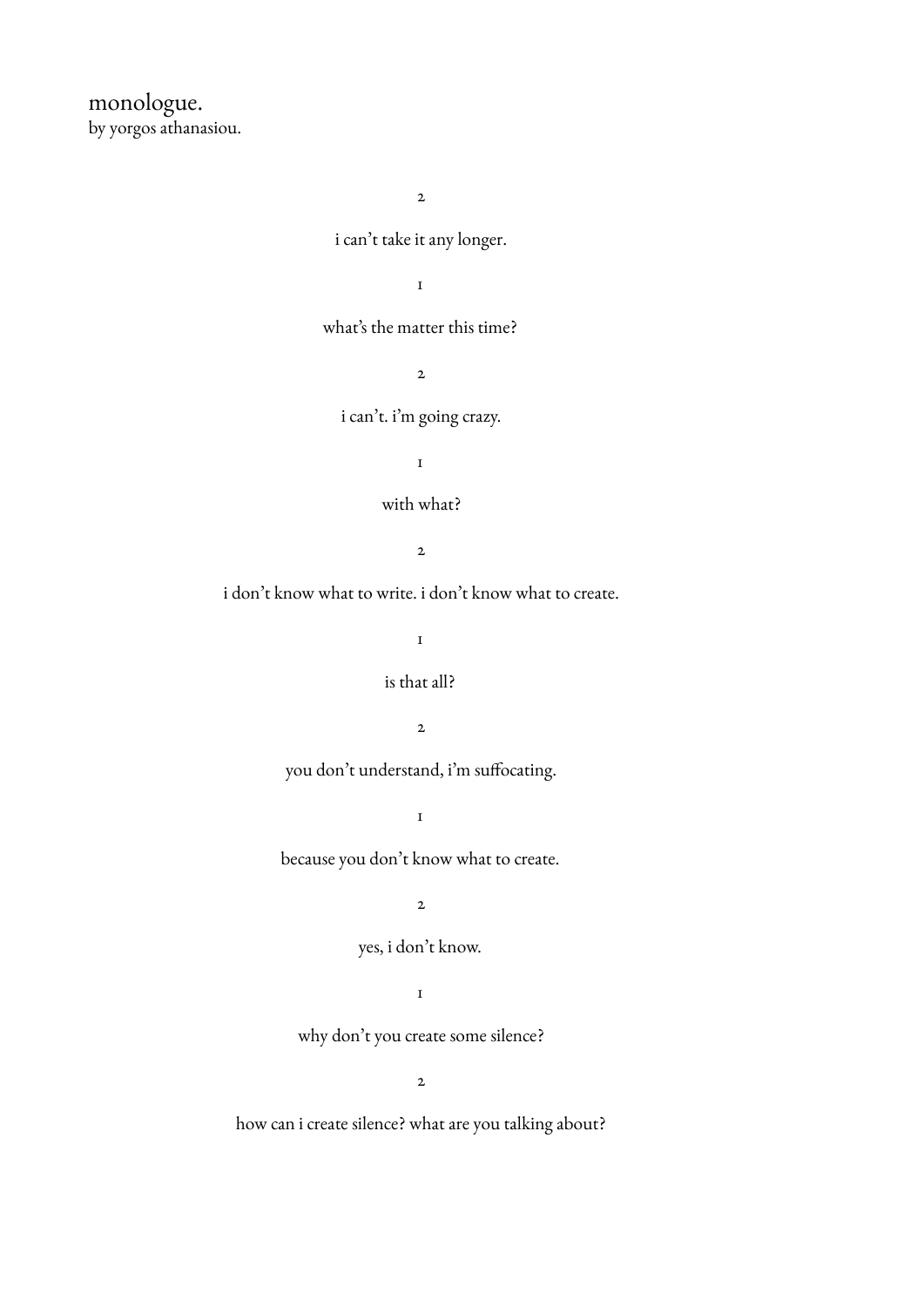1

well it's easy. while you are sitting there, don't talk.

2

you're heartless. you're pathetic.

### *(pause)* 1

why are you acting like a child?

2

you don't understand me.

# *(pause)*

1

no one understands you, right?

2

no one.

1

who can understand such a genius?

2

# exactly, who?

1

who can communicate with you?

2

no one.

1

who can rise up to a giant?

2

a giant, that's how it is.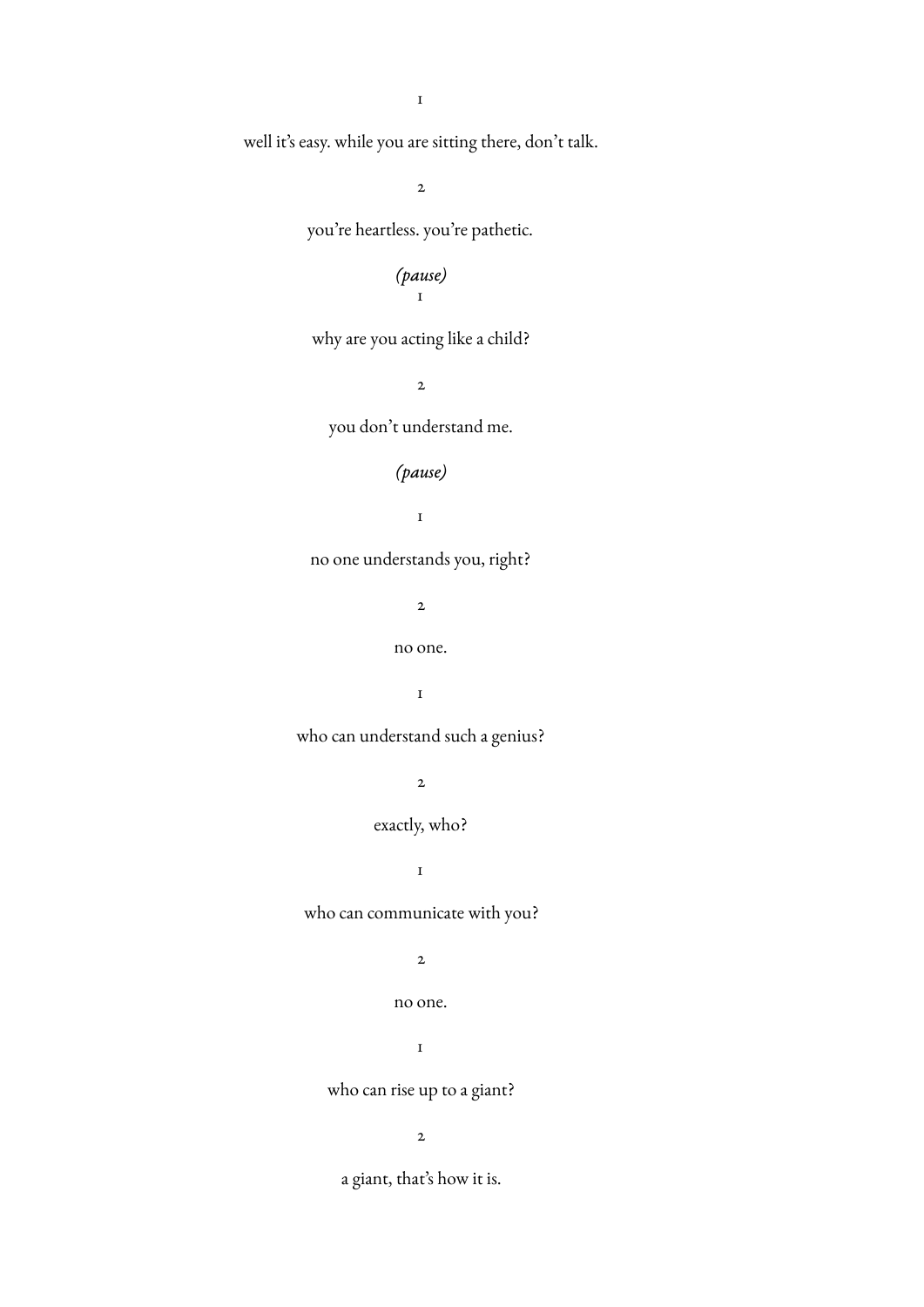hey, giant. 2 yes?

1

1

come down from the clouds.

2

don't tell me to come down, it drives me crazy. how many times do i have to tell you that? huh? you're heartless.  $\mathbf I$ 

don't you think you're pushing it too far?

2

you're pushing too far.

1

why don't you leave me then? you might find peace.

2

i can't find peace.

1

because you don't know what to create.

2

exactly.

1

what if you wrote another poem?

2

you're joking, right?

1

no, i'm being very serious.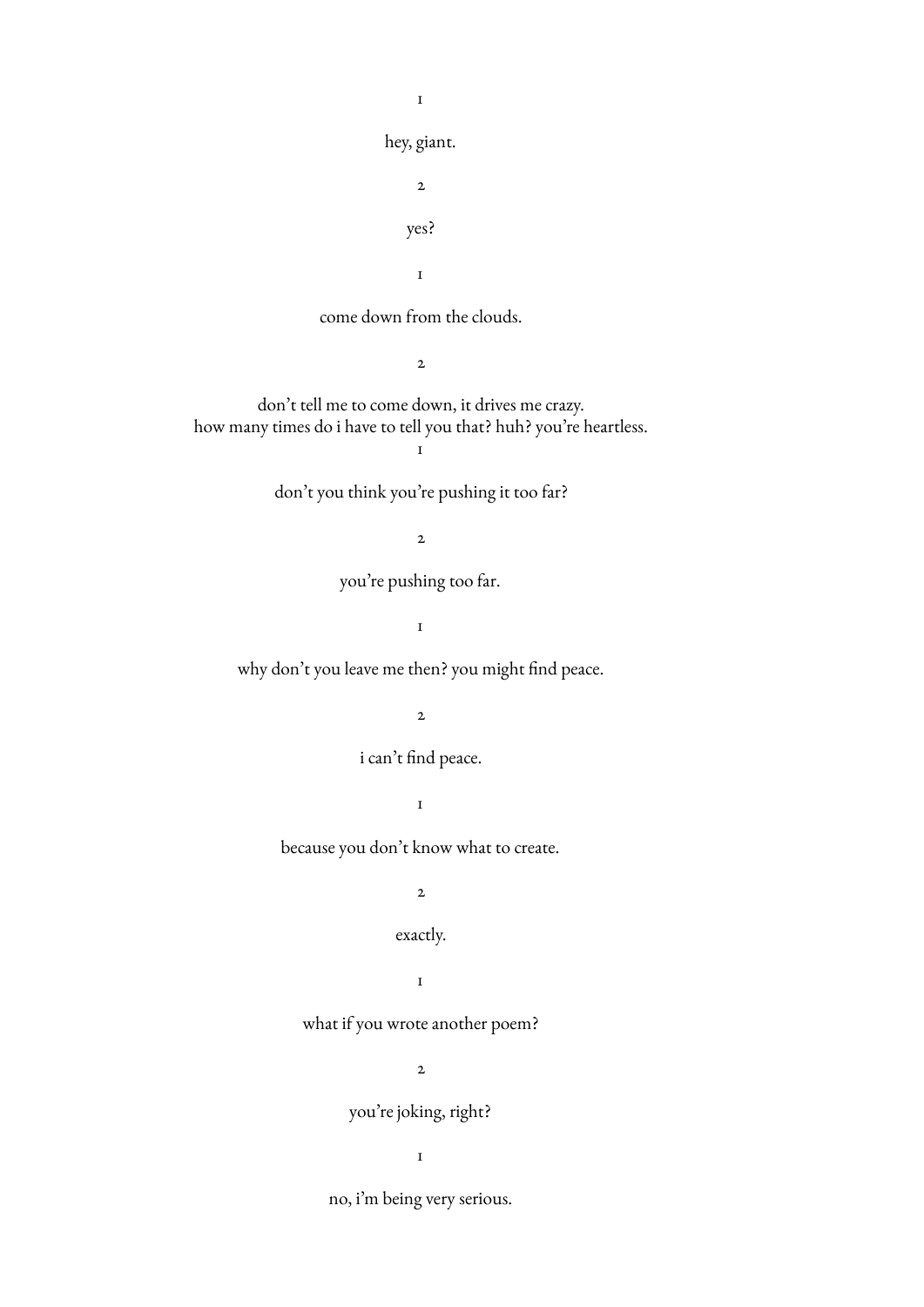i have no inspiration. i'm tired of poems. i don't know if the small form suits me.

1 you are troubled by the small form?  $\overline{2}$ i am tormented by it. 1 it's sad. 2 it's a drama. 1 a tragedy. 2 tragedy. *(pause)* 1 what's the problem then with the small form? 2 i don't know if it's fulfilling anymore. i don't know if it's relevant, don't know if it matters. i can't just express my feelings. there is no point in writing what i feel.

> who will want to read about my feelings? i need something superior.

i must create something more universal than my emotions.

who will read this?

1

isn't the small form relevant?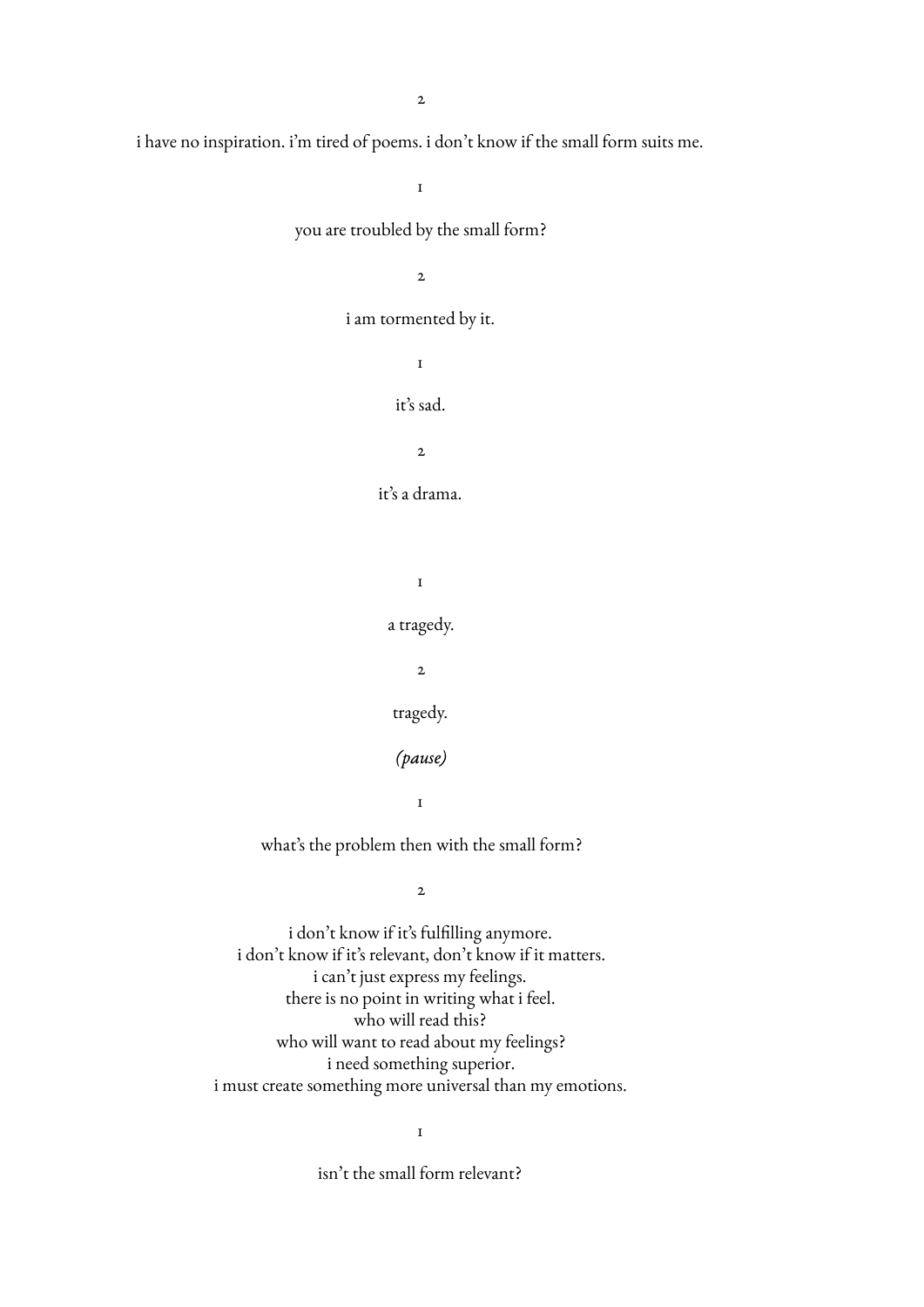2

no, it's not.

1

# and what is?

2

the big one.

# *(pause)*

1

the big form... who would have guessed.

2

the small form is outdated. it's for the few remaining dinosaurs of art, for the grandpas that have long been forgotten.

1

# forgotten.

### *(pause)*

is it possible that you might also want to create, in order to spill your gut's out?

2

i don't know, it's possible... i don't know... maybe... maybe that's what i want... i don't know. i am confused.

1

have you considered going to a therapist?

# 2

### are you serious?

1

i am.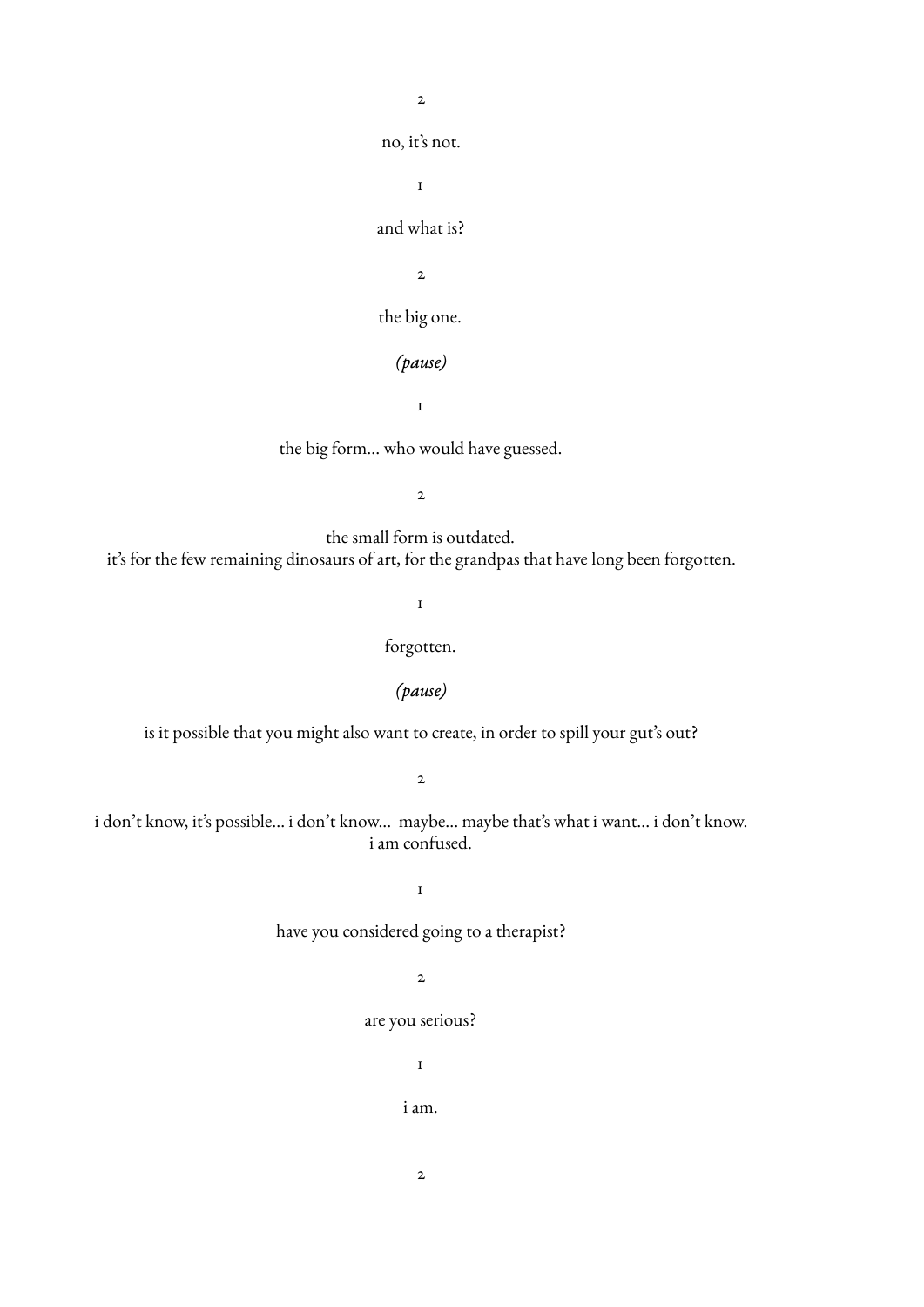then you should go to a shrink. you go.

1 i won't argue, go. what are you waiting for? 2 nothing. 1 go on then. 2 i will. 1 farewell then. 2 what are you doing? 1 weren't you on your way? 2 me? where to? 1 to the therapist. 2 i'm not going anywhere. 1 ok.

*(pause)*

2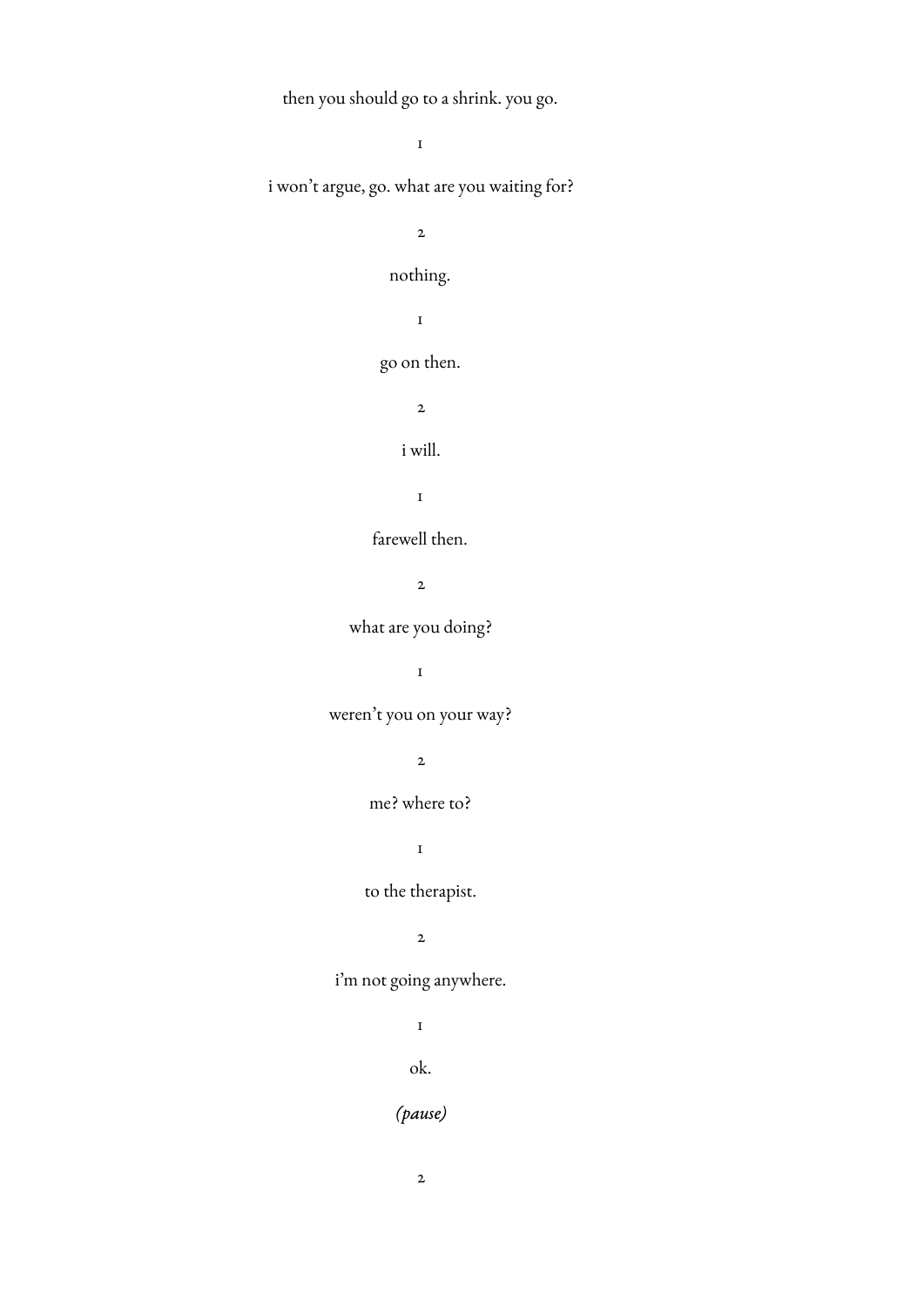the small form... it's so outdated, so irrelevant, so meaningless. it's just like a confession but on a higher level. i'm bored of it, it tires me, i don't get anything from it, it doesn't suit me, do you understand? i can't just write about my feelings and about symbols and weird phrases and things that no one gets.

i need something else.

1

so why don't you create in the big form?

2

what?

1

so why don't you create in the big form?

2

what are you talking about?

1

so why don't you create in the big form?

2

i heard you. i mean, what do you mean?

1

i mean: why don't you create in the big form?

2

are you messing with me?

1

me?

2

yes.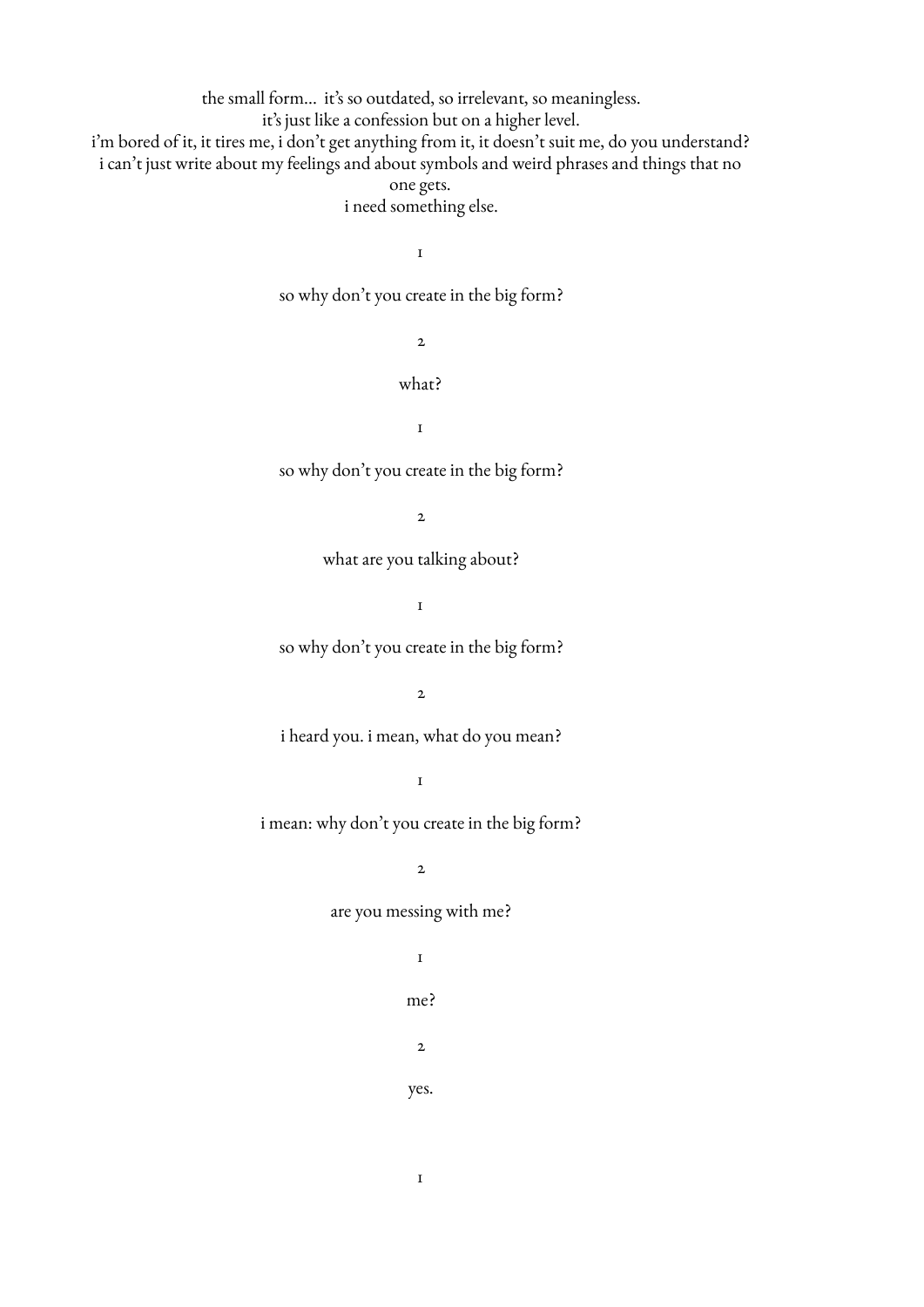with who? 2 with me. 1 me? 2 yes, you. 1 you? 2 not me. 1 me? 2 yes, you.  $\mathbf{I}$ with who? 2 with you. 1 with you? 2 yes, with me. 1 ok, with you.

2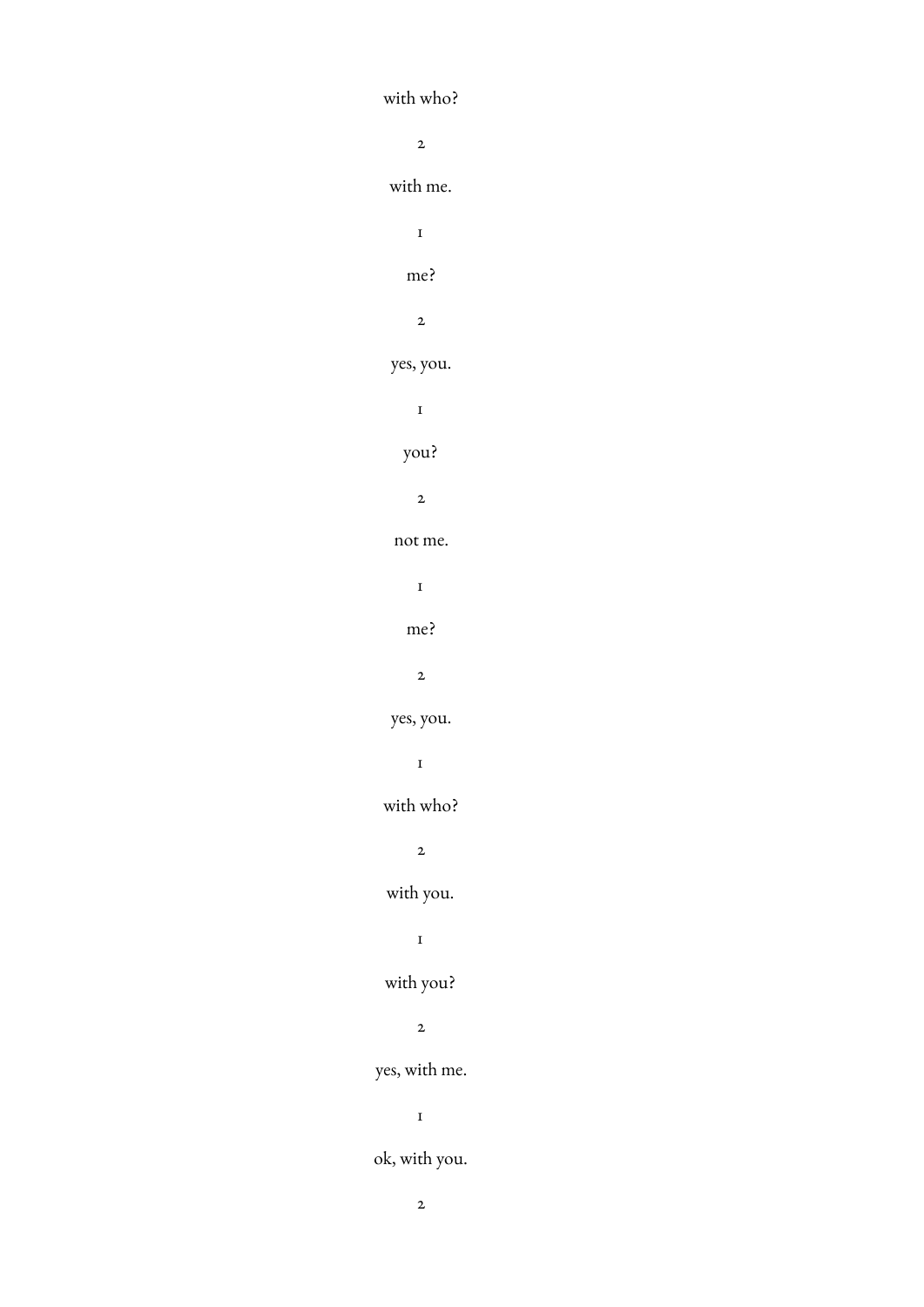ok? 1 sure, ok. 2 ok.

1

ok, that's what i'm saying.

2

ok.

1

alright then.

2

alright.

(*pause*)

well, goodbye then.

1

goodbye.

2

you're leaving?

1

didn't we say goodbye?

2

yeah, we did.